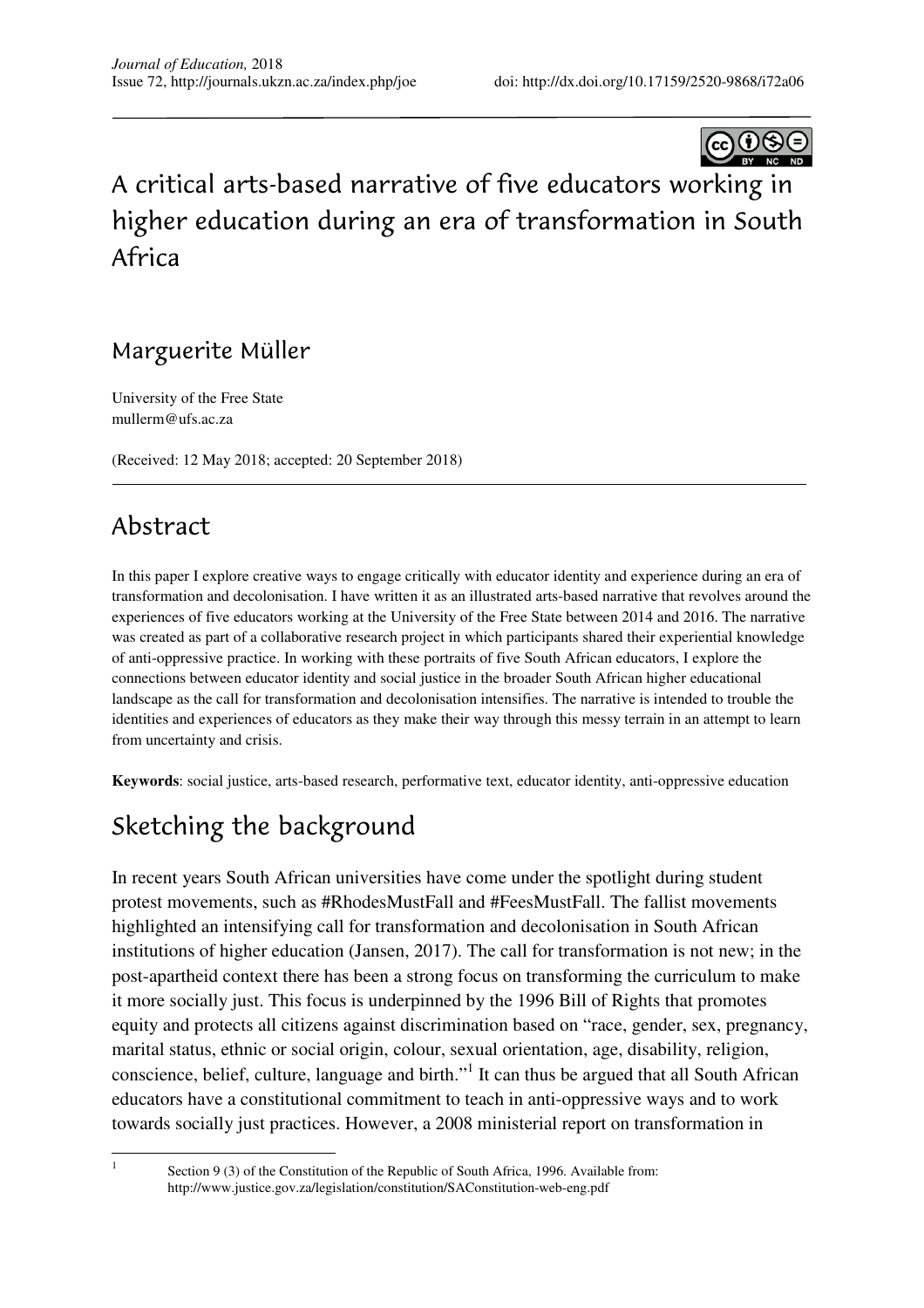higher education found racism and sexism to be pervasive, not in the institutional policies, but, rather, in the lived experiences of students and staff (Soudien et al., 2008). Their experiences therefore become an important area of investigation in relation to social justice. Furthermore, Jansen (2017) reminds us that "[t]eachers interpret the curriculum to students on the basis of their own experiences, backgrounds, politics, and preferences" (p. 169), so both the identity and experience of South African educators emerge as key factors to consider in relation to curriculum transformation and decolonisation. In this paper I use portraiture to explore the lived experiences of five educators working towards transformation at the University of the Free State. The portraits are used to highlight the complexity and multiplicity of educator identity through a collaborative narrative exploration of social justice in this context. Through a creative engagement with the entanglement of identity, experience, curriculum, and pedagogy, I hope to move away from theoretical discussions on why we need change, to a more action-oriented emphasis on how we need to change. Davies (2010) posits that agency, rather than being the product of individual will, resides in "the conditions of possibility that provoke new thought" (p. 55). Through the visual/textual narratives I hope to create conditions of possibility that provoke new thought as we work towards transformed, socially just, and decolonised educational research and practice.

## Setting the stage

As educators currently working in the South African higher education context, as outlined above, we are caught up in the demand for socially just, transformed, and decolonised approaches to education. However, the contextual realities and lived experiences of educators are sometimes left out or lost in discussions that focus on grand narratives of social change, transformation, and decolonisation. Keet, Sattarzadeh, and Munene (2017), point out that we need to move beyond the theoretical knowledge of what social justice and decolonisation mean to more collaborative, active, and creative approaches. Here, I purposefully extend the theoretical research on anti-oppressive education into a narrative that stretches beyond the classroom space into the lives, childhood memories, personal anxieties, spiritual beliefs, and embodied experiences of five educators at the University of the Free State. In other words, it is not simply about how we teach or what we teach but about who we are inside and outside the classroom, and about how our being is entangled with those around us to form multiple and assembled subjectivities (Deleuze & Guattari, 1988).

If we think of identity as fluid and not fixed, it becomes possible for us to engage with antioppressive theories that allow us to work towards different ways of being and understanding. Anti-oppressive theories are not prescriptive about how we should be, but, rather, encourage exploration of who we are and how we can become different. This notion is based on the work of Kumashiro (2002) who has argued for an anti-oppressive pedagogy. In this framework oppression is seen as "a situation or dynamic in which certain ways of being (e.g., having certain identities) are privileged in society while others are marginalized." Furthermore, oppression is viewed as intersectional, multiple, and situational. While critical theory is useful for naming oppression and becoming critically conscious, Kumashiro has argued that we "need to make more use of poststructural perspectives in order to address the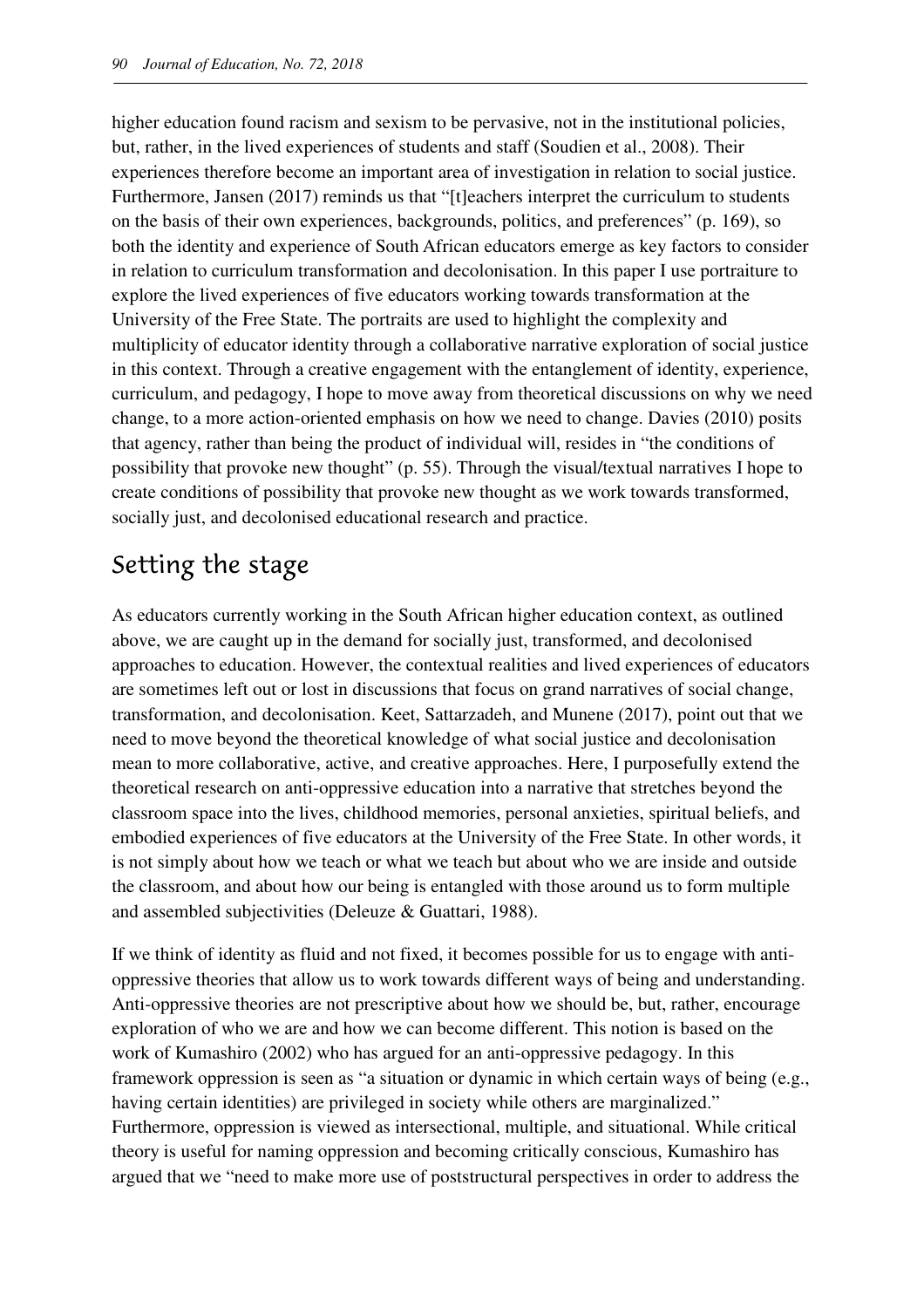multiplicity and situatedness of oppression and the complexities of teaching and learning" (p. 25). Through the portraits referred to in this article, I aim to create a collaborative way of engaging with the multiplicity and situated nature of oppression. The participants and I used the visual/textual work to engage with some of our complex, messy, and uncomfortable experiences as educators at the University of the Free State. In this multiplicity, experience is foregrounded not as a form of narcissism or inwardness, but as a way of situating experiences as micro expressions of narratives of change, transformation, social justice, and decolonisation in higher education. hooks (2003) reminds me that "whenever we love justice and stand on the side of justice we refuse simplistic binaries. We refuse to allow either/or thinking to cloud our judgement. We embrace the logic of both/and. We acknowledge the limits of what we know" (p. 10). By using a theory that foregrounds subjectivity as complex, multiple, and assembled, I hope to make a contribution to how transformation, social justice, and decolonisation can be understood as a micro-project that (partially) emerges and unfolds in the lives, experiences, identities, memories, interactions, and becoming of educators working in higher education. By focusing on the becoming of educators though engagement with creative self-reflexive practices I hope to centre the change-of-self as part of the decolonisation process as a way to move beyond fixed and essentialised identities as we explore the entanglements with others and search for new ways of being.

### Creating the portraits

In creating these visual/textual portraits I use a multi-method approach with its roots in critical forms of inquiry such as narrative, collaborative, arts-based research. The use of the ontology of multiplicity seems to fit well with a multi-method approach. It is critical, but also aims to move beyond the critical into an affective analysis where meaning is sought in action and interaction, rather than in representation (Zembylas, 2017). The subject is thus viewed through a critical lens so that we can see, as it were, the intersections of various social identities, such as race, sex, gender, class, and sexuality, but she or he is also read as an emerging subjectivity, not fixed, but always in a state of flux and change—becoming. The narrative component is used to sketch the identity as complex and multiple because

in the storied world. . . things do not exist, they occur. Where things meet, occurrences intertwine, as each becomes bound up in the other's story. Each such binding is in a place or a topic. It is in this binding that knowledge is generated. To know someone or something is to know their story, and to be able to join that to one's own. Yet, of course people grow in knowledge not only through direct encounters with others, but also through hearing their stories told. (Ingold, 2011, pp. 160–161)

Using these portraits I engaged in a visually driven process of storying in which the aim was to make the "mundane, taken-for-granted, everyday world visible" and to "seek performative interventions and representations that heighten crucial reflective awareness leading to concrete forms of praxis" (Denzin, 2013, p. 2). The text functions in the storied world and the characters occur and intertwine to generate new knowledge and heighten crucial reflective awareness. The visual/textual portraits are creative expressions rather than factual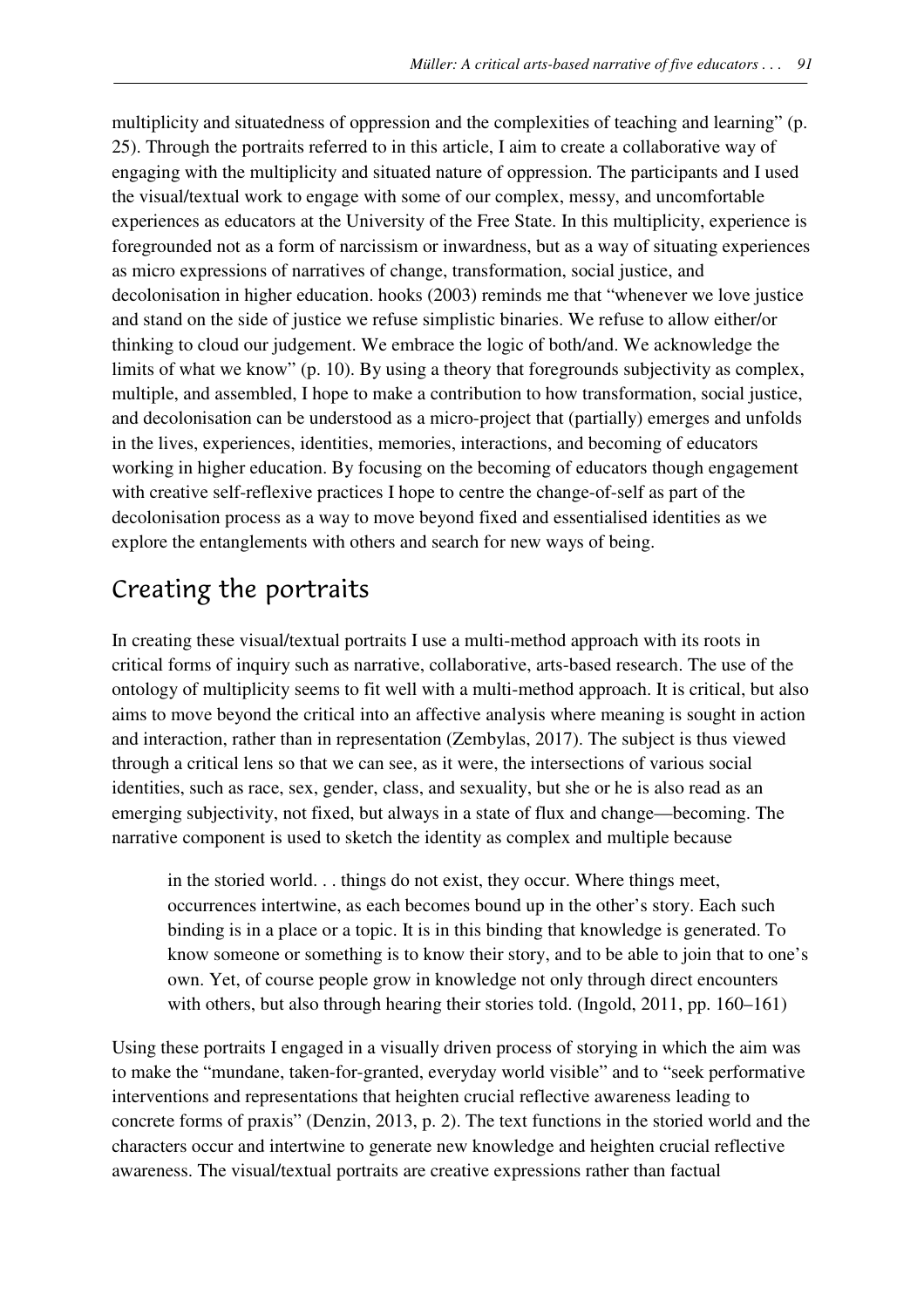representations of stories and occurrences. Working in a postmodern paradigm I cannot possibly claim any objective truth, but, rather, I purposefully fictionalise, narrate, and sketch (see Leavy, 2009). In so doing I also rely on visual methods of expression (drawing and collage) that function with the text to create visual/textual portraits. The arts-based approach I followed was useful for creating what Finley (2011) has referred to as "new visions" that might lead to concrete forms of praxis.

From within the liminal openings that are created by the performance/practice of artsbased inquiry, ordinary people, researchers as participants and as audiences can imagine new visions of dignity, care, democracy and other decolonizing ways of being in the world. Once it has been imagined, it can be acted upon, or performed. (p. 443)

Through these visual/textual portraits I hope to create academic work that is "socially responsible, locally useful, engaged in public criticism, and resistant to neoconservative discourses that threaten social justice and close down efforts toward a performative research ethics that facilitates critical race, indigenous, queer, feminist and border studies" (Finley, 2011, p. 437). The portraits were created as part of my PhD research project for which I invited participants, working as educators at the University of the Free State, to share some of their personal narratives and experiences of working and being in this space. The research project received ethical clearance from the University of the Free State and the participants chose their own pseudonyms. I hoped that a collaborative method of creating and sharing narratives would help me to understand some of the complexities that I felt in my own attempts to work towards anti-oppressive practice.

At the start of the project, I asked each of the participants to create a character and make a visual/textual portrait of their character as a fictional self. The participants were supplied with some basic art materials which they could use (or not), but how they created or presented the character visual/textual portraits was entirely up to them. The only guideline was that the character they created had to be an educator working in higher education and had to be inspired by their own experiences. In the second round of individual conversations (which were recorded), we discussed the participants' artwork and they each introduced the character-self into the emerging story. Using the recordings of these conversations I produced written sketches of each character, which I then shared with the participants via email. Following this I arranged another round of individual conversations (also recorded) during which we reflected on the portraits and the way in which they could help us engage with some questions that stem from Kumashiro's (2002) theory of anti-oppressive education. During the second interview, the participants were also asked to share a photograph to help me build their visual character portrait. After these conversations, I re-created the portrait collages by incorporating the initial artwork alongside the newly emerging stories, and the photographs. The portraits I created were then shared with the participants. Finally, I invited the participants to help me interpret, read, and facilitate meanings that emerged from this layered process.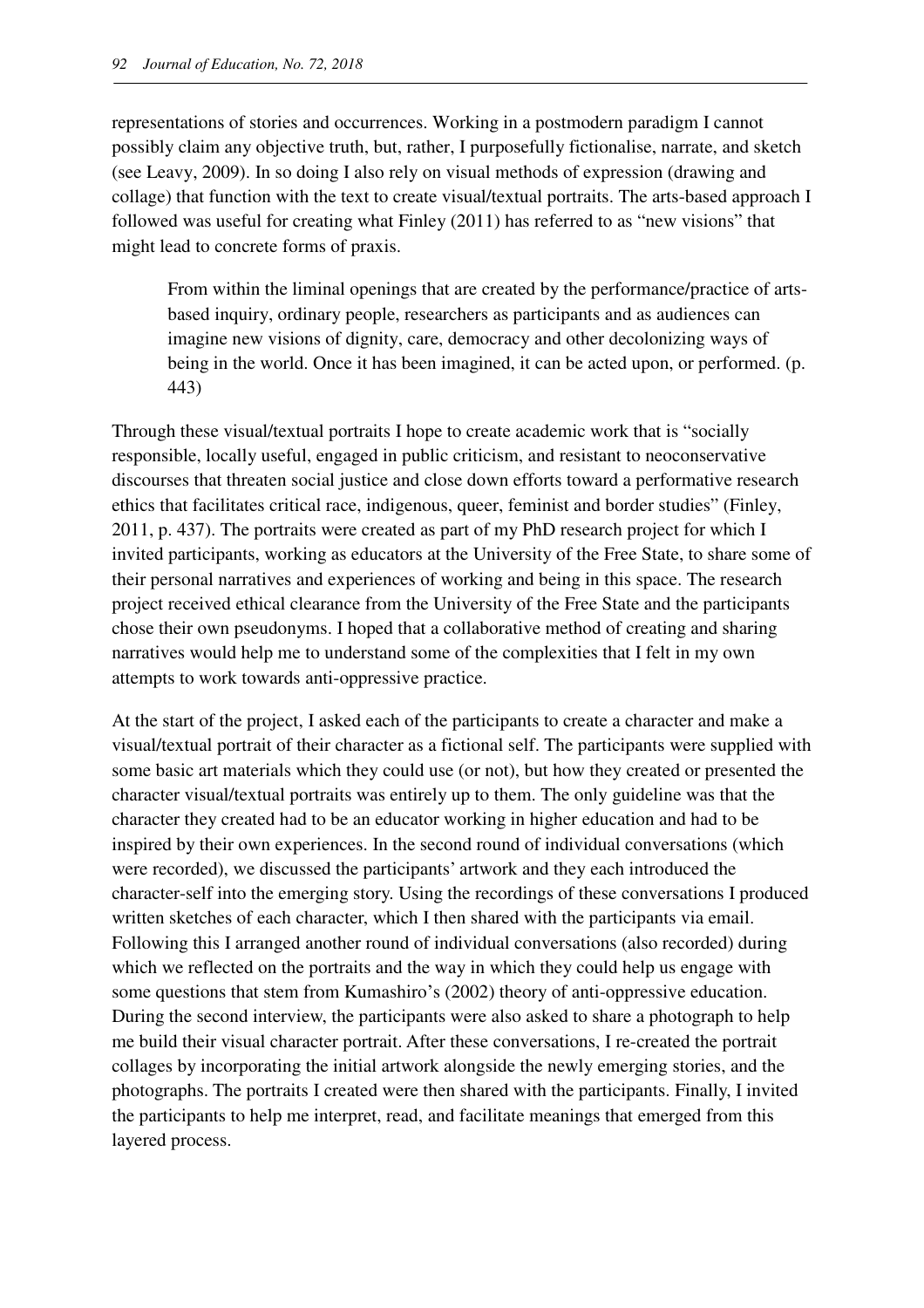Art and narrative help us communicate that which is unquantifiable (often deemed unscientific), but which is at the foundation of our human experience. It offers "knowledge as a process, a temporary state, [which] is scary to many" (Eisner, 1997, p. 7). The implication is that, as educators, we cannot learn or be told how to work towards anti-oppressive practice but have to build such knowledge through our experiences, and the process of creative engagement with those experiences. This is important in the context of social justice, transformation, and decolonisation since changing the curriculum or policies will not be effective if the teachers who implement curriculum and pedagogy are left out of the conversation. Through an engagement with creative self-reflexive practices I hope to focus on the change-of-self as part of the process of becoming. Creative engagement with our experiences and memories becomes a way to move beyond fixed and essentialised identities as we explore our entanglements with others and search for new ways of being.

## Five portraits of educators at UFS



Daisy

**Figure 1**: *Daisy*, 2014, drawing, Marguerite Müller

She is playing with a red balloon in a lush green suburban garden. The air smells of jasmine, sunshine, watermelon, birthday cake, washing powder, ironed clothes, mowed lawns . . . She goes to a good Afrikaans school and gets a good education. She is part of a close-knit community in which similar views on religion, politics, history, and a shared language serve as the glue that binds them as white Afrikaners. The only people of colour she knows work as cleaners or gardeners. She listens to them speak languages she cannot understand. Although they are grown-ups she does not call them oom or tannie,<sup>2</sup> as she would call white grown-ups, but addresses them by their names. She knows that they have children, because unused toys or outgrown clothes are often sent home with them, but she never sees their families or their homes. They seem to exist only in her world, with their own world somewhere beyond hers,

 $\overline{a}$ 2

The honorary terms *oom* [uncle] and *tannie* [aunt] are used as a respectful way to address adults in traditional Afrikaans speaking communities in which children would rarely address an adult by name.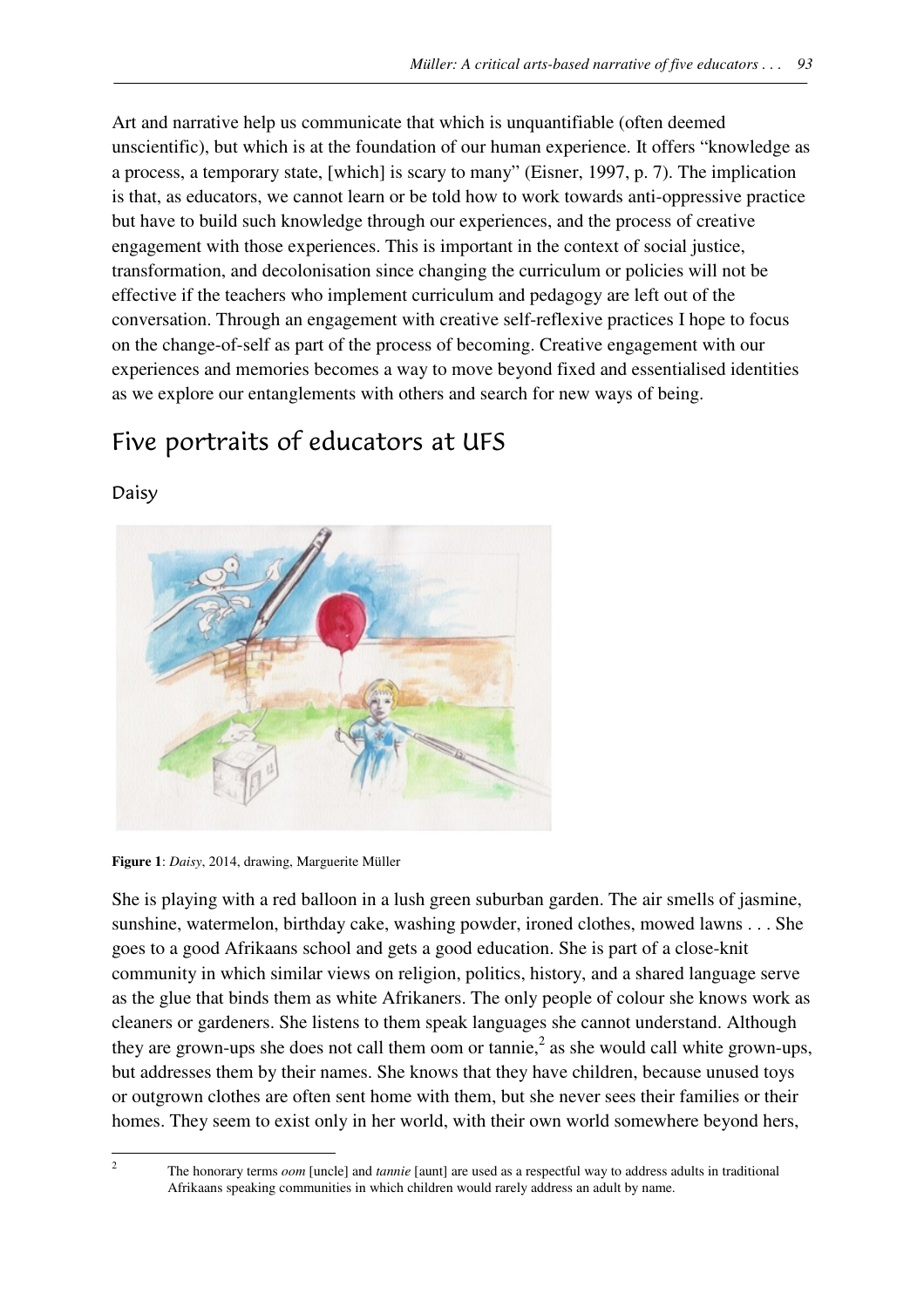out of her sight. She goes to high school in 1996 and for the first time she sits in classrooms with people who had been classified as coloured<sup>3</sup> under apartheid. Her coloured classmates do not live in the white neighbourhoods, but in the township that was designated for coloured people under apartheid legislation, and which is far away from school. These classmates arrive in buses in the morning and leave in buses in the afternoon. In class she gets to converse with some of the coloured students and exchange ideas on topics from music to religion. When the bell has rung for break the coloured learners sit in one group and she sits with the other white learners. The teachers are all white and the cleaners are all black. The principal is male and the secretaries are female.

Daisy is made to sit silently through countless ceremonies to celebrate the school's mediocre rugby team and watch boys with inflated muscles parade across the stage while she applauds in what is thought of as a civilised manner. No whistling or shouting! On early winter mornings she is secretly envious of the boys who get to wear pants to school when she must wear short skirts (five fingers above the knee) with stockings. Even if pants were allowed she wouldn't wear them anyway; that would make her seem unfeminine and therefore unpopular. She would love to take woodwork and metalwork as a subject because of her interest in sculpting, but she doesn't dare do such a thing. One girl in the school did have the guts to take the boy subject once and everyone talked about it saying she must be a lesbian…

At this point in the narrative I have to point out that Daisy's memories as recounted above are probably not very different from the memories of many other white middle-class South African females who grew up in the 1980s. Her memories are a part of me, of my memory and childhood, but it is also part of something more collective. I see it as a micro-expression of a larger social narrative that weaves in and out of my identity. What does remembering make possible? When I stand in front of diverse classes and teach social-justice lessons I have to allow myself to be there, present and fully present, with all the history, memory, and experience that comes with being me. But I do not exist in isolation; I belong to a bigger assemblage into which my experiences are woven. Thus, I leave Daisy's partial and incomplete story here on this page and I go on to speak to Alice. "Tell me about what it was like growing up and going to school?" I ask her.

l 3

Under apartheid legislation all South Africans were classified into a racially demarcated group. The groups were white, coloured, black, and Indian. Many South Africans still use these racially demarcated categories to refer to their racial identity.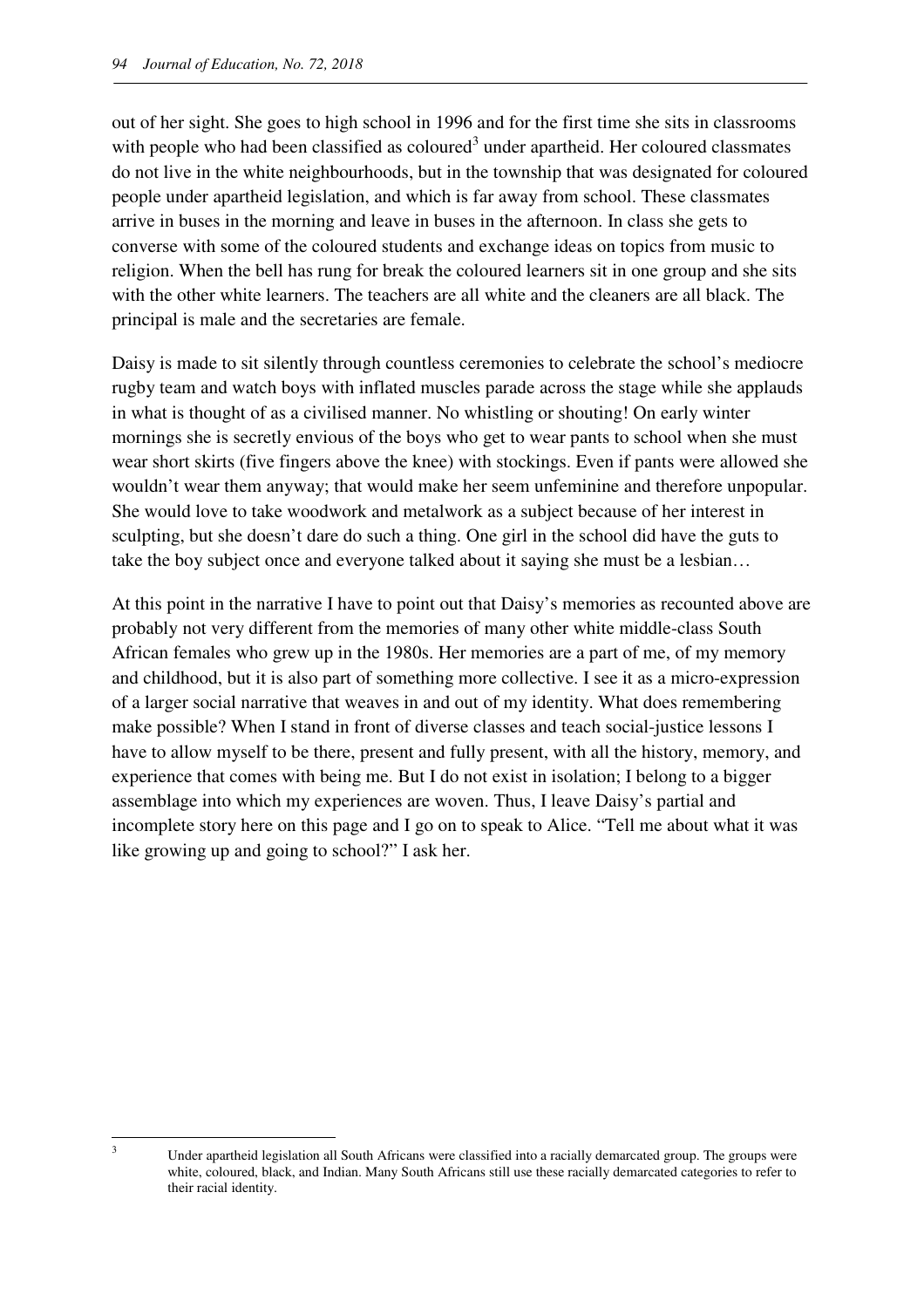#### Alice



**Figure 2**: *Alice*, 2014, watercolour and pencil, Marguerite Müller

I remember when I was in Grade 7, I had such curly hair! I didn't look typical . . . like a typical Indian you know? And I had this kind of accent that was not Indian, and I felt different and I was made to feel different, because I came from this different kind of school . . . because before that I had been in a Catholic school; it was a private school so we were all mixed—white, black, coloured, and Indian. I remember it as a strict and rigid kind of schooling with rote learning and questioning, and obedience, discipline, and respect for elders. There was this distance between the teachers and us and the majority of the teachers were Catholic nuns, so anyway there was this otherworldly kind of [discipline], you know, so they always threatened you with Jesus and God when you did anything wrong, and they were a bit abusive, yes they were physically abusive . . . they used to give us [what we called] German knocks, like knuckles on the forehead . . . but I learnt discipline there, and to work hard . . . and I learnt to be independent . . . But anyway, then that school closed down and on my first day at this new school, this Indian school, in the afternoon the principal wanted to see me and she asked, "What are you? What is your race?" and I was not sure . . . so she said, "Are you coloured?" And I was like so uncertain about what I was. And so she called my mother that day and she asked for my birth certificate. On the birth certificate it said Indian and I, uhm, you know then she told my mother, that you know she said she's coloured. Uhm, but schooling ja, was . . . after a while . . . you know, apartheid was so deeply entrenched that we never really questioned its effects on us.

So like I feel all this sense of uncertainty and I'm like looking at myself and I'm wondering, am I doing the right thing, even in my teaching? . . . you know like . . . even you know like, like I constantly feel like I'm in this space where I'm like asking . . . if this works. Why didn't it work, or did it work? So there is this constant state of flux that I'm in. So like I'm constantly feeling like I'm . . . I don't know . . . like I'm not doing the right thing?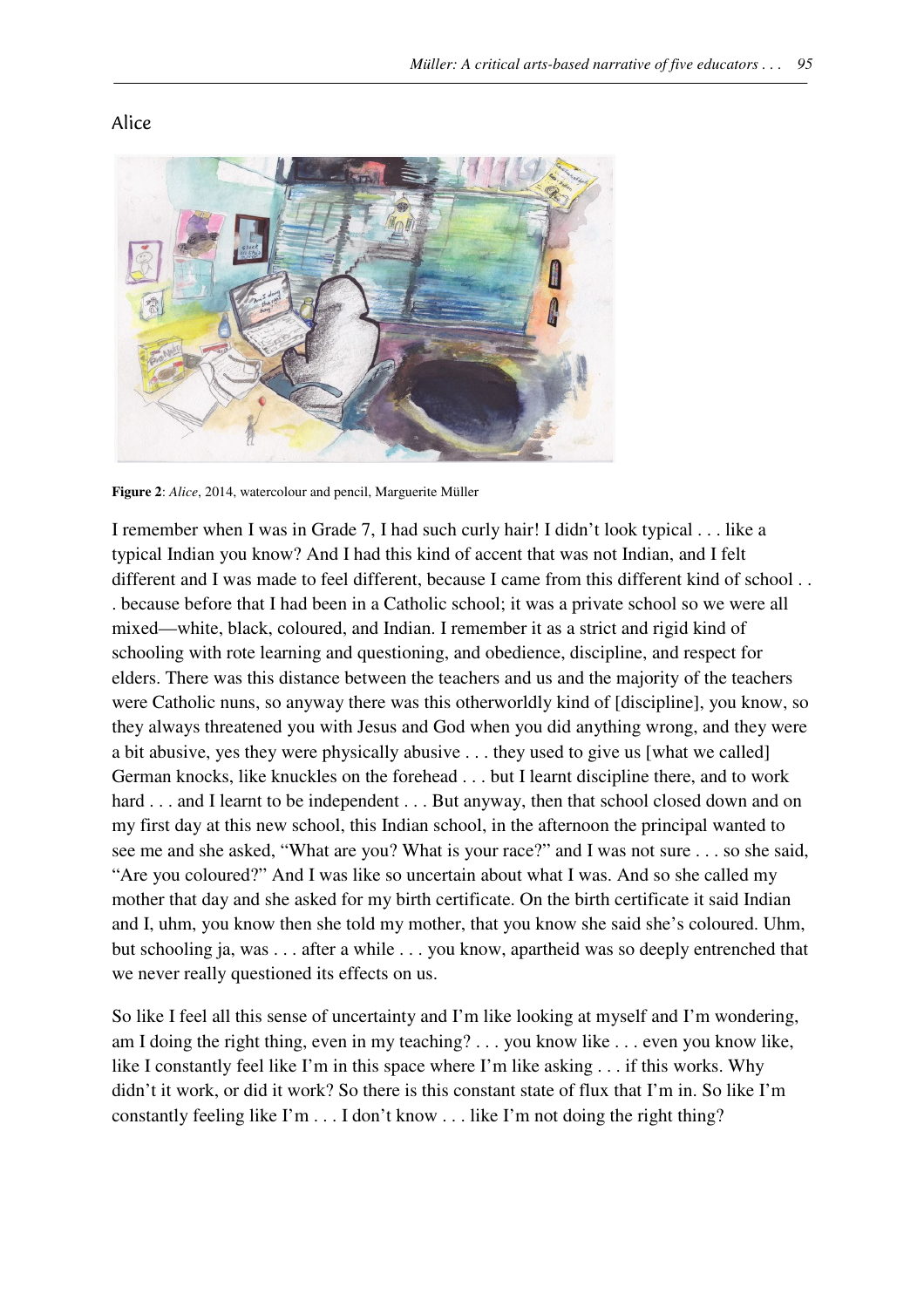#### Celine



**Figure 3**: *Celine*, 2014, drawing and collage, Marguerite Müller

I grew up in the dusty streets, in that small little house you know, it was just, myself, my mother, and my sister, just three ladies in the house, so that was . . . I think it had pros and cons, for me as a child you know, because uh, in my house we never used to wear towels when you come out of the bath . . . we didn't even have a bathtub, we used those small basins, plastic basins, you know. I remember just bits and pieces of my parents staying together, and [they were] not good memories where my father was abus . . . physically abusive, also cheating and then just that's when my mother decided to leave, and you know when she left we've never seen a male in our house, you know. That also affected how I take my decisions now—it's ok to have kids; it's also ok not to have a husband. I think that's just how it shaped me as a person. I think one of the other things which she has also said . . . not out in so many words, but she would articulate that you become your own person; you don't need to . . . you don't need a man to get to where you want to go. So that's how I started becoming this Miss Independent. And you know coming to think of it back then, if you didn't have father, you were stereotyped in some way . . . like they would want to know, why don't you have a father . . . and I just felt like they would look at you differently, even though some of the teachers were being abused themselves. We would see one coming with a black eye on a Monday, you understand? And for me that would say . . . because I remember my own mother being abused and she walked out of the marriage. If a marriage does not work just walk out ...

But the biggest lesson I learnt was [that] money will not even get you where you want to go, your brains will, you know, so it sort of motivated me to see all those students that were from the very well-off backgrounds, repeating the same modules with me and some of them I was even passing more than they were, you know, and I just set my deadline that you know in three years' time I'm getting my degree, which I worked very hard for, you know. There [were] a lot of sleepless nights, and what motivated me was always seeing my mother when I sent the results home that I did well, the pride that she would have and my sister as well.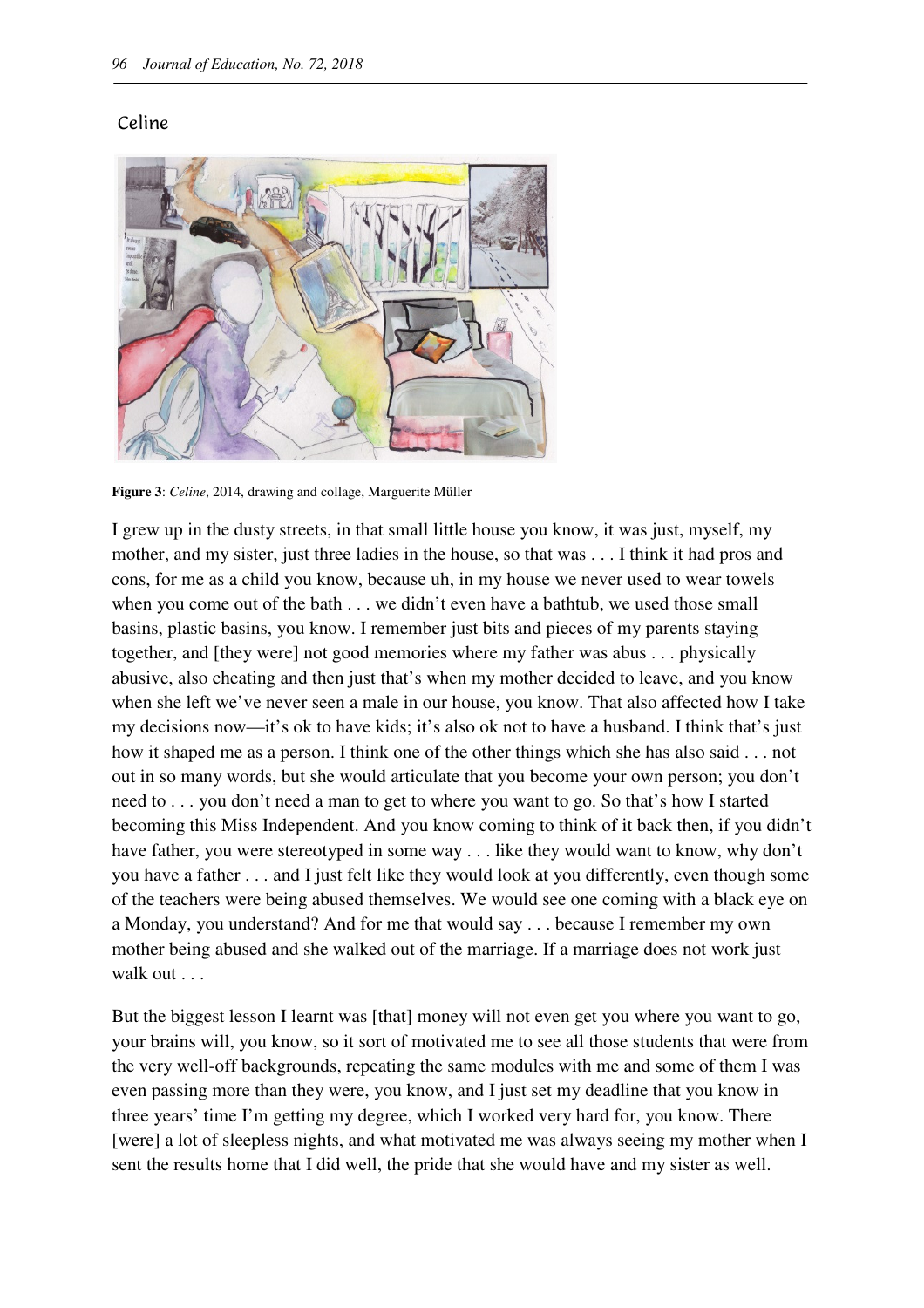Now when I see this student sitting in front of me in my office, I see myself at that time and you know, knowing very well that this is a once-in-a-life-time-opportunity, that's why I preach it to them that it's your one chance and you cannot afford to mess it up.

### Chubby



**Figure 4**: *Chubby*, 2014, collage and drawing, Marguerite Müller

We moved around quite a lot; I think I went to seven different schools. My father worked for the municipality, but he was always looking for a better life for us, and better work often meant moving . . . I remember as a small child of around five, I wondered why there were separate entrances at the shop and the post office. We went through one entrance and black people through another. I was small, but I remember wondering about that. My father worked on the roads and I think it was a rough life . . . a guy didn't do his work they would punish him . . . so I think there was sort of racism in the background of my youth, but I think in our home it was different. Racism wasn't an issue there. But I remember wondering about the separate entrances . . . I never became an activist or anything; I suppose we were comfortable in our own lives. I grew up in a very protected environment; I had a happy childhood.

But you know I cannot be perfect; I make so many mistakes, we all do . . . On Friday there was a group of students who had to write an exam and when they got to the venue the question paper was only in English, and some of the Afrikaans students walked out . . . and that is their right, but when the secretary phoned them to make arrangements for another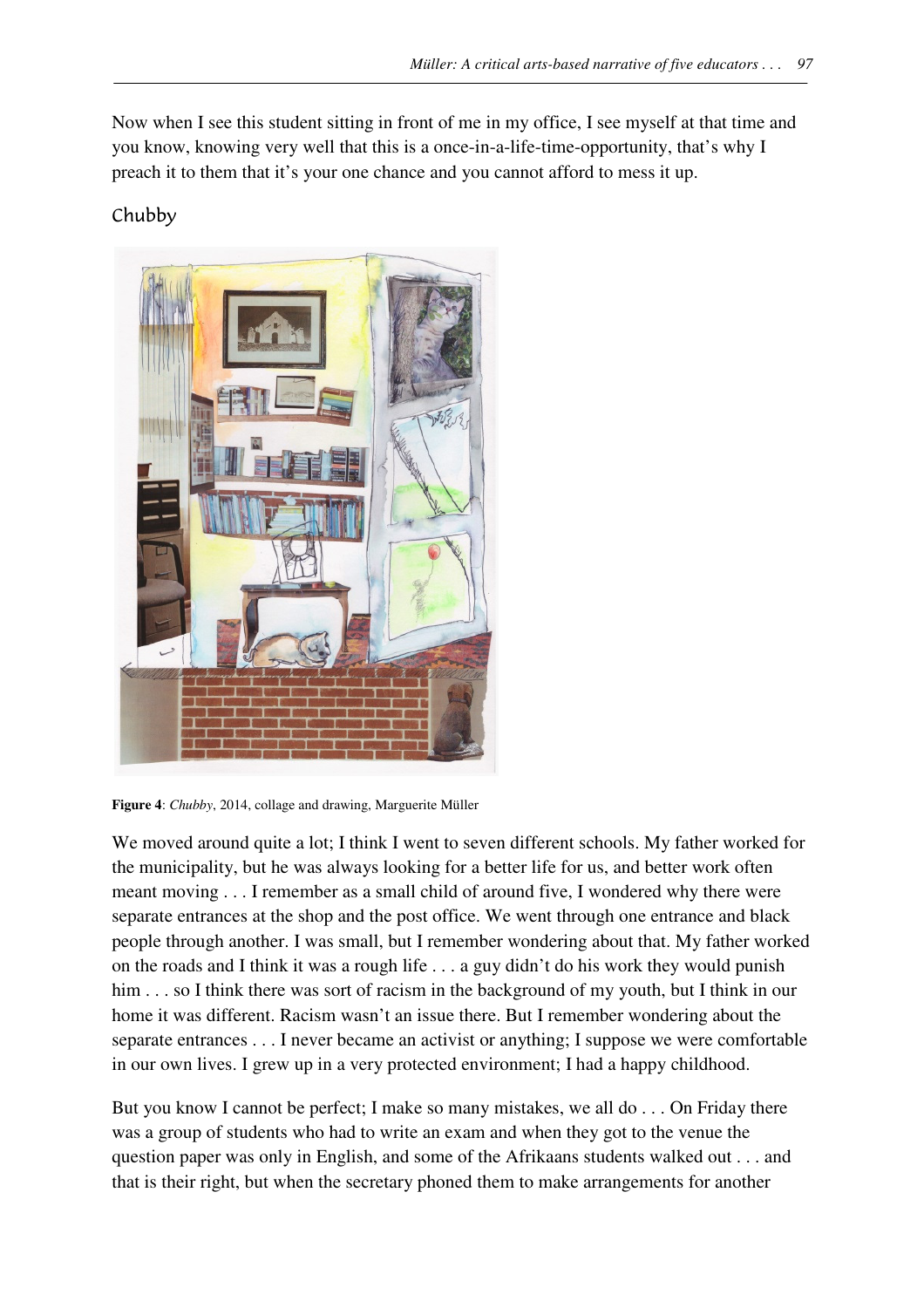opportunity, I asked her to request that they do not make a language political issue out of this . . . it was just an administrative mistake—one of the lecturers made an error when getting the paper copied, that's all . . . I think it's all about awareness . . . There are things I don't know about and I might be stepping on people's toes, but then I do I think there should be a space to talk about those things. We are all on a journey in this new South Africa . . . I make mistakes, or say naïve things, but don't run to the Rector . . . come talk to me and make me aware.

Uhm, one has so many things you want to do perfectly, but you cannot do everything perfectly. You really . . . One really makes mistakes and sometimes you say something and feel yourself go cold . . . I am a calm person, uhm, I do not lose my head easily; in a crisis I can actually keep my head above water and rise above the challenge. So losing my head is not part of who I am.

#### Mick



**Figure 5**: *Mick*, 2014, drawing, Marguerite Müller

I am busy with a juggling act. I am trying to make the world better, but I have to juggle all these things: relationships, friendships, work, studies . . . trying to make people happy. . . where students are comfortable, everything is normal and they know everything and nobody is rocking the boat and I think when we started to talk about the issue of race and we didn't move away from it, it was like now I made them to be in that space, that dangerous space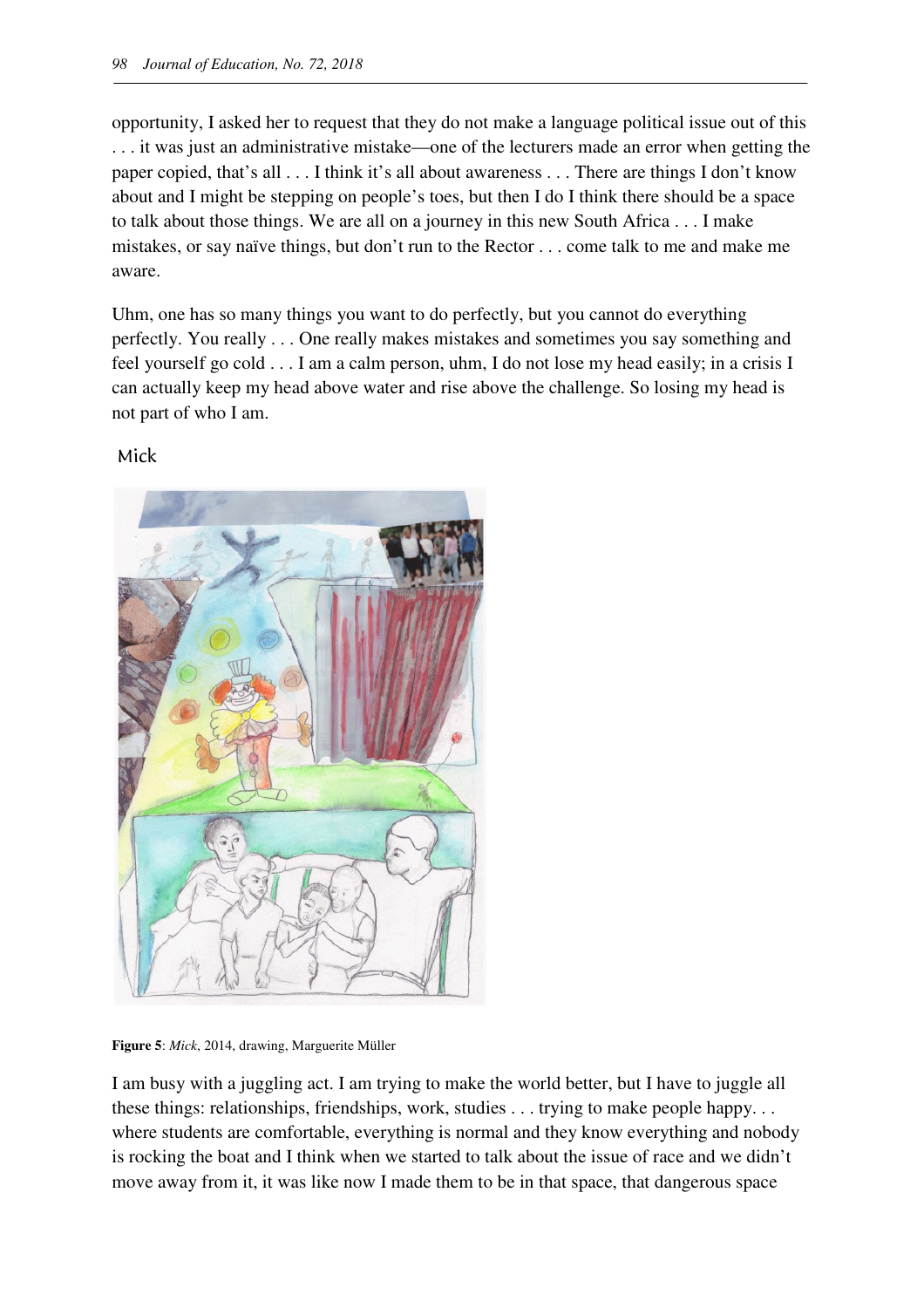where there is nothing and I actually pushed them to a foreign place . . . my work being about moving the students, to that, to the other side, but actually a lot of this work is about moving myself onto that cliff, so it's like I'm moving with my students. I think it is both ways, the cliff, and not just students but constantly also me, of always having to be on that side all the time, so it's like going to another planet and someone just drops you off there.

I always want the students to make that leap to the other side of the cliff, to the foreign space. But I think in this picture it represents me also, constantly having to make that leap, because this for me, it was also a foreign space where I was othered, and I had to force myself to stay in that space in order for my own learning to occur . . . Emphasis on my students, my work being about moving the students to that other side, but actually a lot of this work is about moving myself over that cliff, so it's like I'm moving with my students.

### An affective reading

As explained above, the portraits were created in response to narrative interviews and were collaboratively discussed and interpreted by me, the researcher, and the participants. The analysis or interpretation happened throughout, as we sketched, talked, and created. It should therefore be seen as a continual and collaborative process, as well as an affective one. Our responses were often more about how the portraits and narratives made us feel and react, than about what they meant. I consciously distance myself from the terms data and analysis because of their associations with a positivist and empirical paradigm. By contrast, the artsbased approach is used to help us move beyond the theoretical knowledge of what social justice and decolonisation mean to more collaborative, active, and affective approaches. St. Pierre (2013) criticises the logical positivist empirical unconsciousness that also heavily influences qualitative studies for what counts as scientifically based or evidence-based research in the social sciences. "Once the empirical is transformed into real, visible words on a page—brute, sense data—these researchers strip the words from context, manipulate them, order them in binaries and hierarchies and categories, label some words with other words (code data), and even count the words. Words become quasi-numbers" (p. 224). St Pierre has advocated for a post-qualitative kind of research in which the aim is to explore different research practices. This kind of creative and affective collaborative interpretation is a move away from what traditionally counts as empirical data and analysis to interrogate the traditional power hierarchies that exist in research. A move towards decolonised ways of doing research is also a move towards research practices that do not rely on binaries, hierarchies, categories, and labels to make sense of experiences.

For example, in Daisy's story it is easy to list all the social and essentialised categories that constitute her memories of childhood—categories of race, sex, gender, class, and sexuality. Her story is one that is located in the world of binaries, but her story is not one that can exist in isolation. I know that because her story is also mine. When I commenced research on antioppressive education I realised that before I could move forward I had to go back, as far back as childhood, in order to make sense of my present self. As I started this process I realised the limits of my experiences and it became evident that I had to go beyond my story, to look for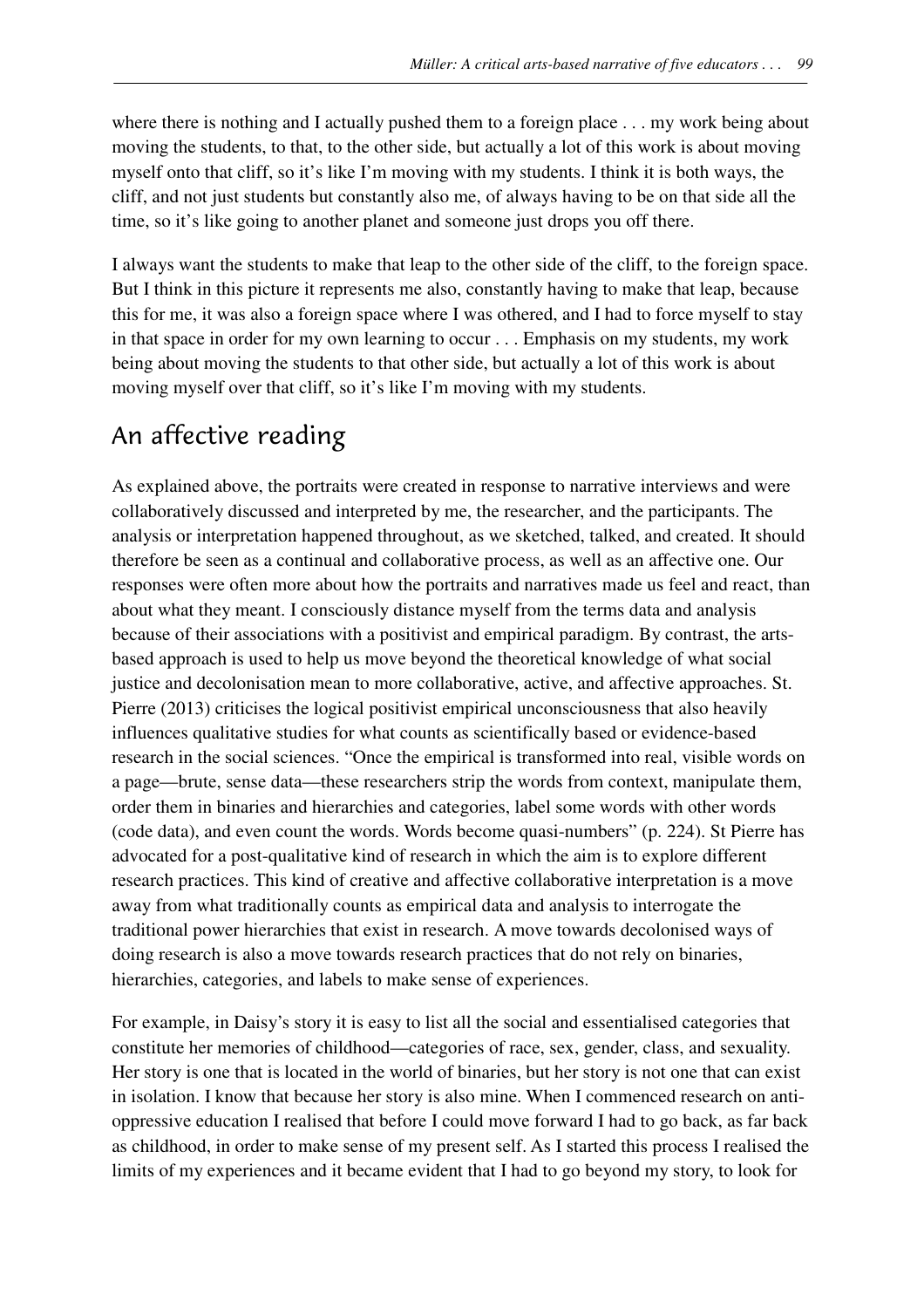the stories of those around me. Listening to the participants tell stories that are different from mine became a valuable way of reaching beyond my story into other stories. I think that this process of understanding and venturing beyond the known is an important part of recognising the self as entangled with others. The self is thus seen not essentialised, but, rather, as multiple and assembled.

Alice also speaks of how the category of race emerged so strongly during her childhood. She makes the statement, "You know apartheid was so deeply entrenched that we never really questioned its effects on us." By bringing her past experience into the present she made me aware that we cannot move towards anti-oppressive education if we do not reflect on the effects of the past. Most of us, as South African educators, come from a past in which we were affected by apartheid significantly in ways that have shaped who we are now, and we need to look at the ways in which we stay stuck, but also recognise how those experiences can help us to become different through this crucial reflective awareness. Creating the portraits is a way to interpret and re-tell stories that make the "mundane, taken-for-granted, everyday world visible" and to "seek performative interventions and representations that heighten crucial reflective awareness leading to concrete forms of praxis" (Denzin, 2013, p. 2). Furthermore, the portraits function to make the educator's experiences in relation to social justice visible in local and contextual realities. After reading her portrait Celine responded,

When I read the story it just connected very well and I was actually surprised—wow! MY story is part of this! And you know when you talk you just don't realise how somebody is listening to what you are saying. And to be actually . . . because you know we are so used to reading other people's stories, but when you are part of the story you just . . . ok, ok that's interesting.

Celine expressed her surprise at seeing that her story "is part of this." So often we fail to recognise ourselves in academic discourses on social justice that are written in contexts far removed from where we are. Thus, the process of collaborative narrative creation makes it possible to situate ourselves in the research story where we understand oppression to be "the citing of harmful discourses and the repetition of harmful histories" (Kumashiro, 2000, p. 40). The visual/textual portraits highlight the fact that anti-oppressive education is not simply about how we teach or what we teach, but about who we are in terms of being, becoming, and belonging. If we bring our bodies, emotions, and histories into the research space we move towards a more vulnerable and honest engagement with issues of social justice. For example, Mick mentioned how he was fuelled by a desire to make society a better place and to heal, and also spoke about how this type of work could be emotionally draining.

And my work is social justice; my work is to work towards a society which is equal, fair and . . . uhm, so transformation is part of that huge agenda. So the clown makes people happy. I'm trying to make society a place where people . . . there's equality and there's less pain and there's less hurt and there's less discrimination. But I think possibly, ja . . . so it is a mask . . . Because in this process of trying to make people happy, it's heavily taxing, taxing on me the individual who is doing this. There is a lot of uhm [pause] hurt and um [pause] it's emotionally draining . . .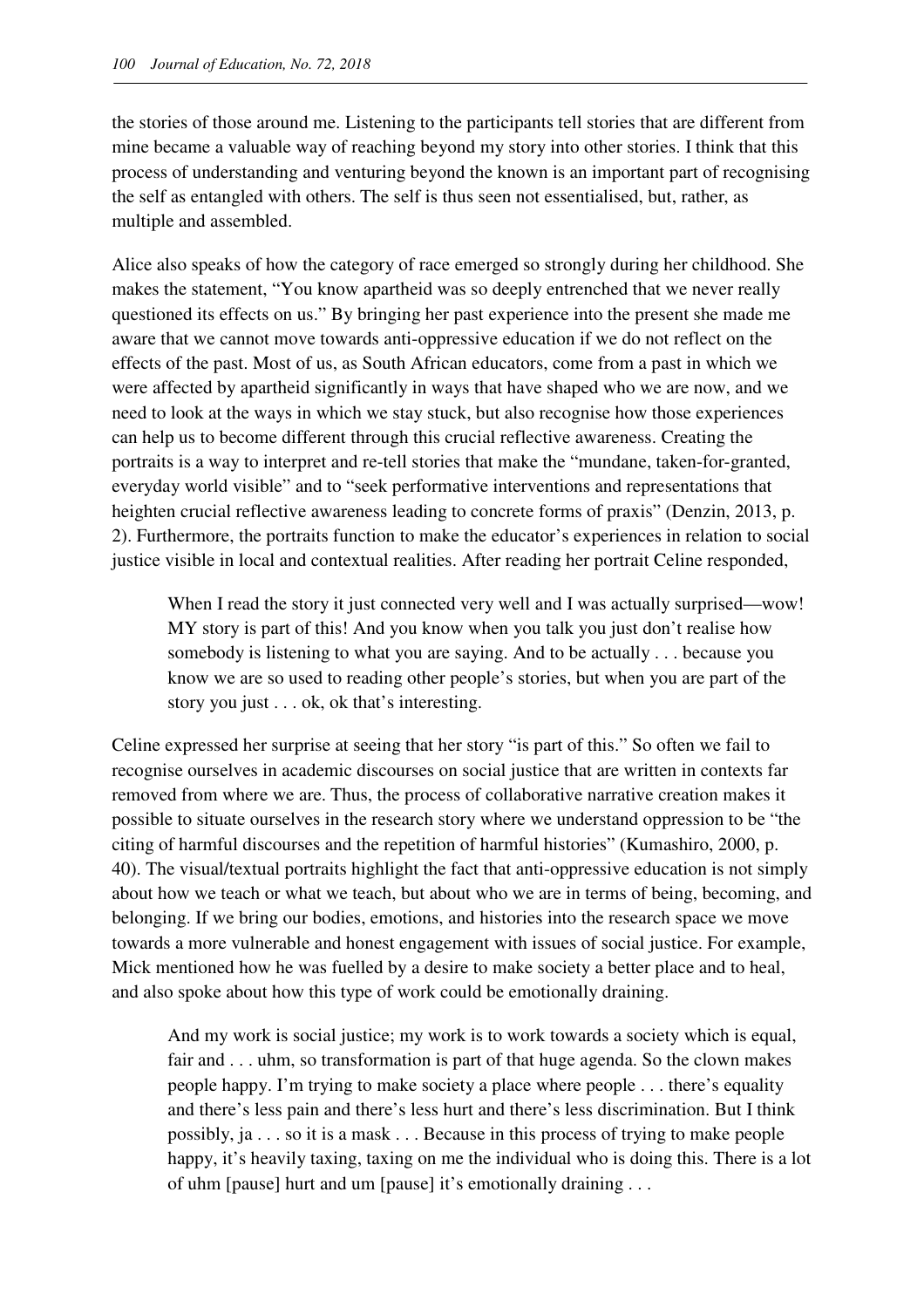Later, he talks about a specific episode in the classroom.

So I walked out of that classroom feeling extremely confused, frustrated and I was questioning: Did I do hurt more than I tried to do anything about healing in that classroom?

According to Zembylas, Charalambous, and Charalambous (2012) the value of discomforting emotions is that these might lead educators to examine their constructed self-images critically, as well as how they have learnt to perceive others. When we grapple with issues of oppression we often feel disorientated, like aliens in a foreign place, because we are different, and because we have allowed ourselves to lose control partially and to move away from doing things correctly and perfectly to asking, "Am I doing the right thing? What just happened here? Am I causing more hurt than healing?" This means we will need to embrace uncertainty, imperfection, confusion, and discomfort. We also need to acknowledge our limitations in terms of anti-oppressive and social justice work. Kumashiro's (2000) antioppression theory oscillates between critical theory and post-structuralism because he uses critical theory to explore unequal power relationships and oppression while at the same time uses a post-structuralist approach to highlight the fluidity and situated nature of identity. In doing so, he highlights the necessity to understand always that all theoretical approaches are limited and incomplete. It is necessary to acknowledge the limits of what we know and not attempt to sell grand narratives and complete packages of what social justice might look like in different contexts to various people. Partiality, as expressed in the visual/textual portraits, is purposeful and necessary.

Chubby makes the connection between theological work and education in that they both involve caring. Yet he backgrounds his own feelings of vulnerability and emotional involvement by saying that he is someone who does not "lose [his] head" easily in a crisis and that he can "handle" difficult situations. When I commenced my postgraduate studies I encountered a similar approach to what researchers are expected to do. They are supposed to stay rational and not allow their emotions to cloud their vision. It was only as an artist that I felt encouraged to be in touch continually with my emotions and to bring these into my work. Using arts-based methodologies is useful for bridging the rational/emotional binary. In order to move beyond the binaries of self/other we need to engage other binaries as well. A decolonised form of research needs to probe binaries that have kept categories and classifications in place. For example, the distinction between theory and methodology could also come under scrutiny in research practices in which we seek to engage with the entanglement and embodiment of theoretical perspectives. Through our artworks, memories, and narratives we begin to embody the theory, but also trouble it, which then brings about an understanding of social justice as both a process and a goal (Adams, Blumenfeld, Castaneda, Hackman, & Peters, 2000). Francis and Hemson (2007) found that teacher education in social justice should be seen "less as a triumphant charge from oppression to liberation, and more as a scaffolding of a difficult entry into a new and still imperfect discourse" (p. 100). In this article I argue that the portraits function as an entry point into an imperfect discourse in which educators emerge as complex individuals in an uncertain and messy space.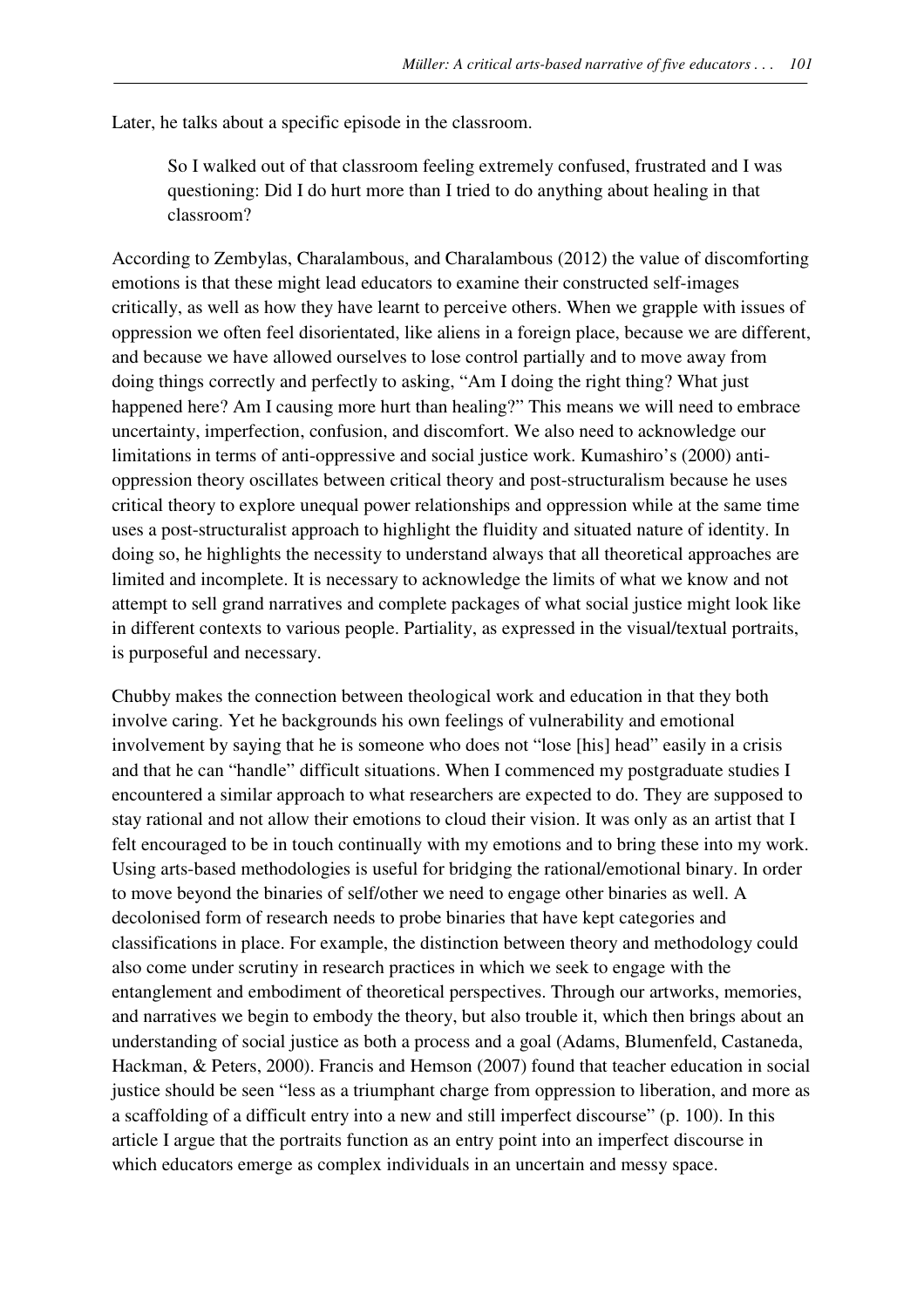### Conclusion

This article is my exploration of creative ways to engage critically with educator identity and experience during an era of transformation and decolonisation in higher education. The aim of this exploration is to find new ways to think about who educators are, and about how the complexity, multiplicity, and assembled expression of identities can help us think differently about the context of higher education. In this way educator identity emerges as an integral part of our thinking about anti-oppressive education, social justice, and decolonisation. In a South African context the goals of anti-oppressive education and social justice overlap and are woven into the decolonisation and transformation project. In an attempt to move beyond the theoretical knowledge of the need for change, the portraits are examples of how, through our practices, we can work with self-reflexive expressions to engage in micro transformation. The use of visual/textual portraits shows how educators can explore the self as a critical site of micro transformation.

Furthermore, the visual/textual portraits of five educators at the University of the Free State are used to foreground the emotional and experiential knowledge that underscores work on transformation and decolonisation. The connections between educator identity and transformation are made visible within a messy, uncertain, and volatile space since they highlight the disconnect between what we want, who we want to be, and what really happens inside and outside our classrooms. At the same time, they serve to turn our lens, as researchers, away from grand narratives of transformation and decolonisation and focus on the micro narratives that play out in the everyday lives, memories, and experiences of educators in higher education.

As educators working towards social justice in the higher education space we need constantly to relearn and unlearn prior knowledge. This is an ongoing process in which we trouble existing knowledge and so-called normal ways of being. We need continually to look beyond the limits of what we know and who we are, in order to become different. In addition, we need to move beyond binary ways of thinking about ourselves, the world and our research practices. In the creation of the visual/textual portraits of educators, I do not attempt to paint a complete or comprehensive picture of educators working in the higher education space in South Africa because our stories are always partial. I hope to foreground an affective engagement with new possibilities, rather than a descriptive or representational analysis of what they might mean.

This account of a creative exploration of the action and interaction of a group of educators working in the higher education landscape in South Africa foregrounds the complexities and contradictions in our lived experiences as we make our way through an uncertain and messy terrain to trouble and unlearn oppressive knowledge as we look for new ways of being, becoming, and belonging.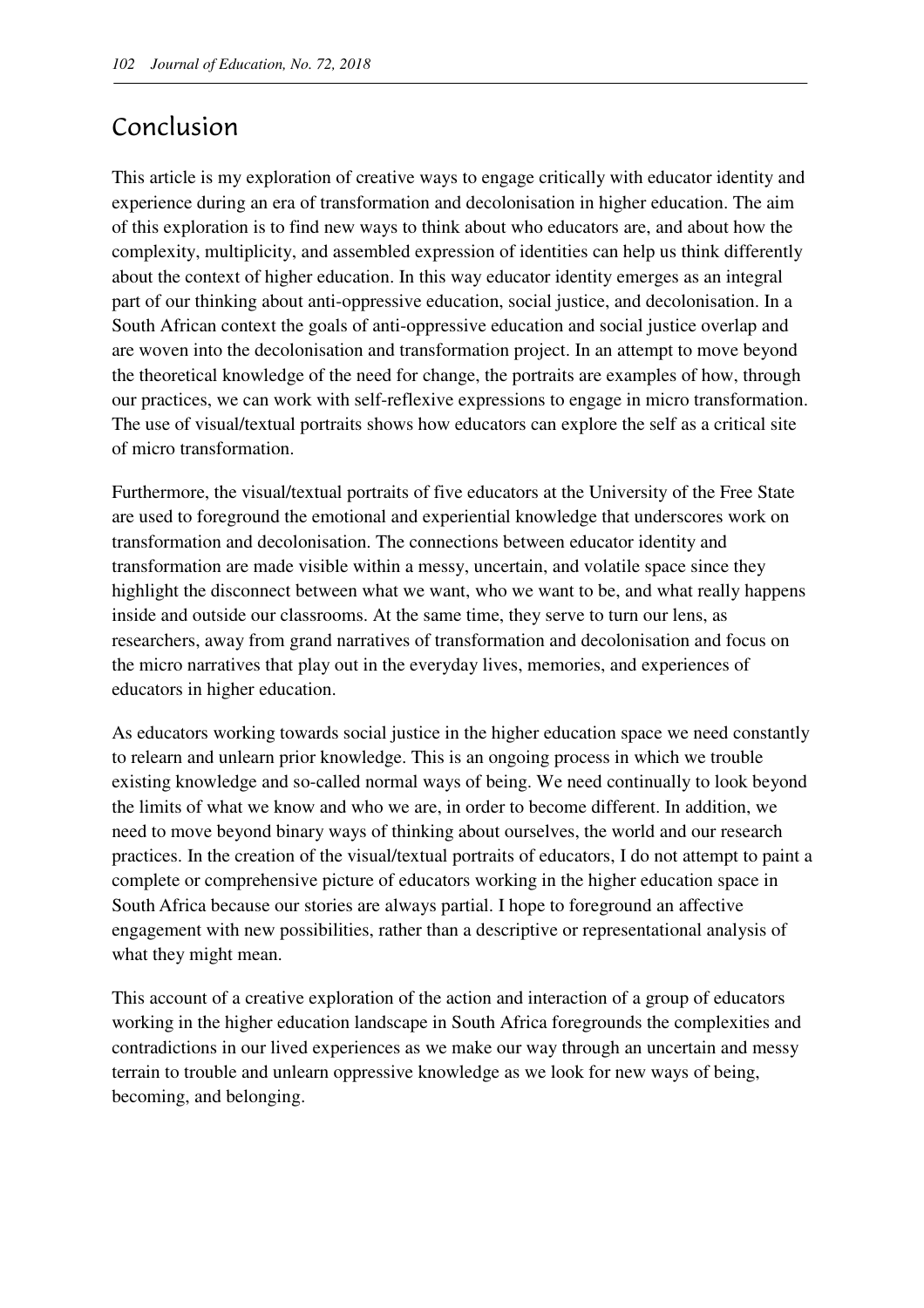### References

- Adams, M., Blumenfeld, W. J., Castaneda, C., Hackman, H. W., & Peters, M. L. (Eds.). (2000). *Readings for diversity and social justice* (3rd ed.). New York, NY: Routledge.
- Davies, B. (2010). The struggle between the individualised subject of phenomenology and the multiplicities of the poststructuralist: The problem of agency. *Reconceptualizing Educational Research Methodology*, *1*(1), 54–68.
- Deleuze, G., & Guattari, F. (1988). *A thousand plateaus*. London, UK: Athlone.
- Denzin, N. K. (2013). The death of data? *Cultural Studies Critical Methodologies*, *XX*(X), 1–4. https://doi.org/10.117/1532708613487882
- Eisner, E. W. (1997). The promise and perils of alternative forms of data representation. *Educational Researcher*, *26*(6), 4–10.
- Finley, S. (2011). Critical arts-based inquiry. In Norman K Denzin & Y. S. Lincoln (Eds.), *The SAGE handbook of qualitative research* (pp. 435–450). Thousand Oakes, CA: SAGE.
- Francis, D., & Hemson, C. (2007). Rainbow's end: Consciousness and enactment in social justice education. *Perspectives in Education*, *25*(1), 99–109.
- hooks, b. (2003). *Teaching community: A pedagogy of hope*. New York, NY: Routledge.
- Ingold, T. (2011). *Being alive: Essays on movement, knowledge and description*. New York, NY: Routledge.
- Jansen, J. 2017. Sense and non-sense in the decolonization of curriculum. In J. Jansen, *As by fire: The end of the South African university* (pp. 153–171). Cape Town, RSA: Tafelberg.
- Keet, A., Sattarzadeh, S. D., & Munene, A. (2017). Higher education and knowledge otherwise. *Education as Change*, *21*(1), 1–12. https://doi.org/http://dx.doi.org/10.17159/1947-9417/2017/2741
- Kumashiro, K. K. (2000). Toward a theory of anti-oppressive education. *Review of Educational Research*, *70*(1), 25–53.
- Kumashiro, K. (2002). *Troubling education: Queer activism and anti-oppressive pedagogy*. New York, NY: RoutledgeFalmer.
- Leavy, P. (2009). *Method meets art: Arts-Based research practice*. New York, NY: Guilford Press.